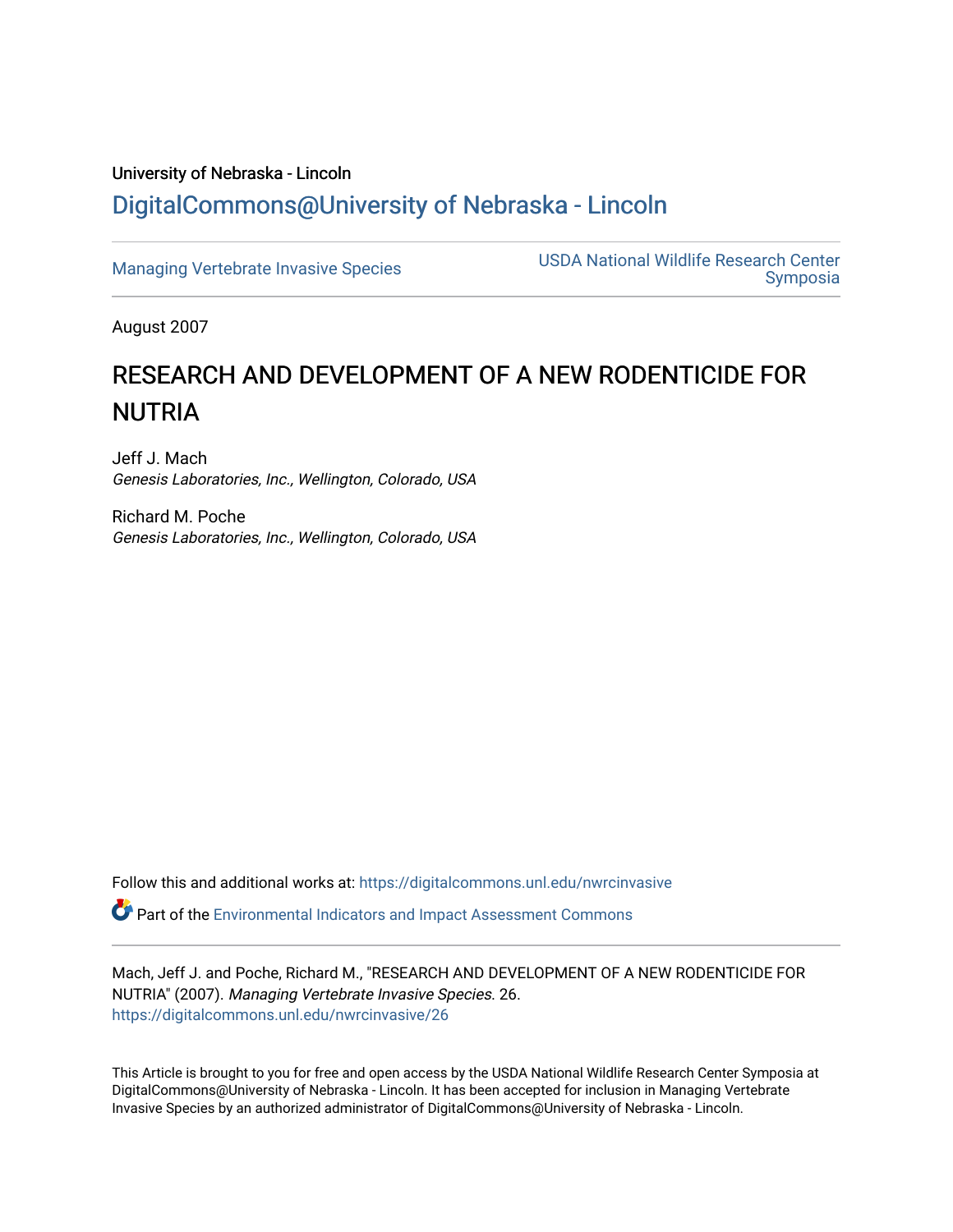# **RESEARCH AND DEVELOPMENT OF A NEW RODENTICIDE FOR NUTRIA**

JEFF J. MACH AND RICHARD M. POCHÉ, Genesis Laboratories, Inc., Wellington, Colorado, USA

*Abstract:* The nutria (*Myocastor coypus*) is a large semi-aquatic rodent, declared as one of the 100 worst invasive species in the world by the IUCN Invasive Species Specialist Group in 2000. Through USDA Small Business Innovative Research Phase I (Mach 2004) and Phase II (Mach 2006) funding, Genesis is developing a new nutria rodenticide as an alternative to the currently-registered zinc phosphide bait. Our course of research and development is described herein: live-trapping, laboratory non-toxic choice studies, laboratory toxicity bioassays, and field toxicity studies. Two active ingredients and two bait types proved to be successful, however, only cholecalciferol in each of two bait types will be tested in future field studies.

*Key Words:* cholecalciferol, coypu, invasive species, *Myocastor coypus*, nutria, rodenticide.

Managing Vertebrate Invasive Species: Proceedings of an International Symposium (G. W. Witmer, W.C. Pitt, K.A. Fagerstone, Eds). USDA/APHIS/WS, National Wildlife Research Center, Fort Collins, CO. 2007.

# **INTRODUCTION**

 The nutria or coypu is a large (over 6 kg), semiaquatic rodent with a voracious appetite and high reproductive potential. It is a rodent native to South America that was introduced to the United States (US) in fur farms; however, they have become established in the wild in numerous states. The marsh habitat of Louisiana proved to be ideal and populations exploded, reaching an estimated 20 million animals in less than 20 years (Evans 1970).

 Numerous studies of the wetland environments of Louisiana have documented the deleterious effects of nutria grazing. Nutria herbivory has been documented on species of bald cypress (*Taxodium distichum*) (Conner and Toliver 1987), *Sagittaria latifolia* and *S. platyphylla* (Grace and Ford 1996, Evers et al. 1998), *Spartina patens* and *S. alterniflora* (Taylor et al. 1997, Ford and Grace 1998), and many other species of marsh vegetation (Fuller et al. 1985, Foote and Johnson 1992, Taylor and Grace 1995).

 Trapping of nutria for their pelts formed the backbone of the Louisiana trapping industry from the 1960s until the early 1980s when price for fur fell dramatically. Since then, the annual trapping harvest has dwindled to 29,544 in the 2000-2001 season. Reports of damage to wetland habitats emerged in the late 1980s. In November 2002, an incentive-payment program for the nutria control was initiated through funding by a 20-year program, Coastal Wetland Planning, Protection, and Restoration Act (CWPPRA) with the intent of curbing the amount of marsh herbivory. The program has been successful in that an approximate mean of 300,000 nutria tails per year have been turned in for payment. Adjustment has been made in the incentive payment, currently \$5 per tail, to entice additional control and retain a high level of trapping pressure.

 Through USDA Small Business Innovative Research (SBIR) grants, we are developing a unique buoyant rodenticide to be applied aerially or by hand spot-baiting for nutria control. A unique toxicant and bait form will provide an alternative to current control methods.

## **PROJECT METHODS AND RESULTS**

 Prior to the initiation of any of the studies, several nutria were live-captured by personnel of Genesis Laboratories, Inc. and Louisiana Department of Wildlife and Fisheries, Fur and Refuge Division, New Iberia, Louisiana. All nutria were captured at Salvador Wildlife Management Area, an area managed by the State and located near Paradis, Louisiana, southwest of New Orleans. They were captured by hand or by large fishing net while driving an airboat alongside the swimming or running nutria. As they were captured, they were placed in portable wire mesh cages. The nutria were transported to the Department of Wildlife and Fisheries office in New Iberia or to Genesis Laboratories, Inc., in Wellington, Colorado, for holding and laboratory research and development. IACUC approved protocol numbers N04015 and N07004 were reviewed and followed for appropriate animal care.

 Nutria were held individually in stainless steel cages with a floor area of 576 in<sup>2</sup> (24 x 24 x 15 in)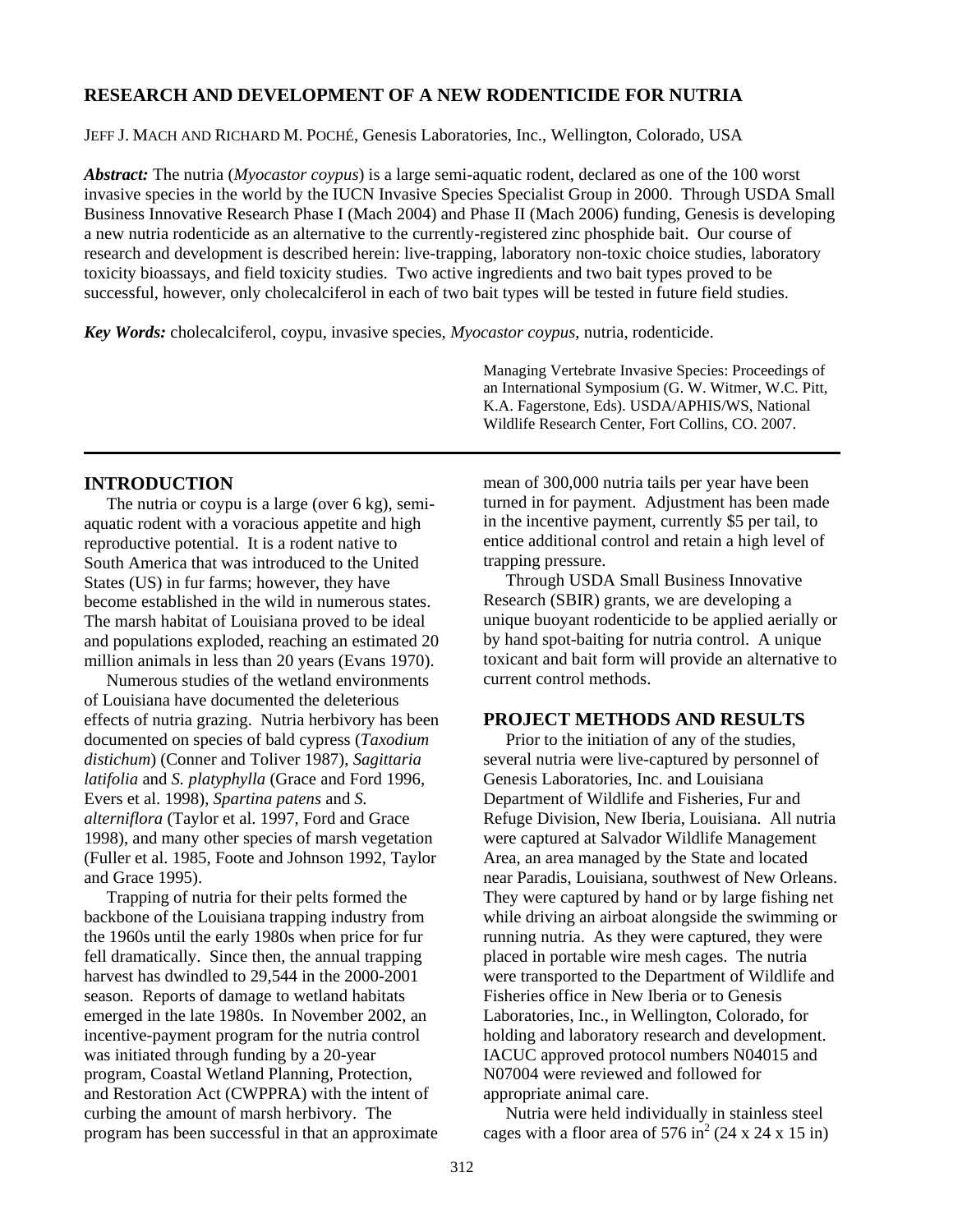or in small groups in larger stock tanks with a floor area of approximately  $1,200$  in<sup>2</sup>. Nutria were offered vegetables *ad libitum* as food and a water source. Bedding was changed at least once each week.

The project progressed with the following studies: choice bioassays, toxicant efficacy, and secondary toxicity. Following is a short description of the methods and the results of each study.

#### **Choice Bioassays**

 Native vegetation was intended to be the challenge diet that we would use for all choice tests, but it quickly became evident that the nutria could consume large amounts and transportation acquisition was very difficult. If nutria are eating normally, they can consume as much as 25% of their body weight each day (Christen 1978). We began using raw russet potato as the "challenge diet."

 Due to the large amount of food that the nutria could consume, we used limited exposure periods during the work hours of each study day. For example, for a 2-day test, we would offer the challenge diet (potato) and the test substance for approximately 4-6 hours during each study day. We were limiting the exposure period of the test substance to assure that the nutria would not consume all of one food item and then begin eating the less preferred item. Allowing consumption of an entire diet item would give false results on the performance of the test diets. To achieve a valid data set, spilled diets were retrieved from the bedding of each cage. Test substance acceptance (%) was calculated with the following formula:

 We began testing different formulas, vegetables, fruits, commercially available pet feeds, modified floating fish baits, and many other food-grade formulations. Many of the formulations did not float and were dismissed from additional testing.

 Finally, two types of formulas were chosen as possibilities, a vegetable bait (celery or carrot) to be covered with the toxicant, and a gum-based formula in to which the toxicant could be formulated.

# **Toxicant Efficacy**

 We have evaluated the use of four different toxicants that are currently registered for other rodent species and uses throughout the world. We evaluated bromethalin, diphacinone, cholecalciferol, and sodium monofluoroacetate. Not all of these toxicants are currently registered in the US, but their potential for this particular use was justifiable for research purposes. Zinc phosphide was not considered as it is already registered and used as a topical toxicant on vegetables for nutria control.

 Nine nutria were tested with each of the following active ingredients: cholecalciferol, bromethalin, diphacinone, and sodium monofluoroacetate (Table 1). These data provided initial toxicity of these compounds to nutria and provided justification to remove some of the compounds from the list of acceptable toxicants.

 After this test, we did not choose to re-examine bromethalin because of the very poor efficacy (33%) achieved by a 275 ppm bromethalin bait, a concentration 2.75 times higher than that of any other commercial rodenticide, even though bait acceptance appeared sufficient. Although diphacinone tested well with 100% mortality, we were unwillingly to possibly sacrifice efficacy due to nutria consuming

Total Test Substance Consumption (g)  $x = 100\%$ Total Test Substance Consumption (g) + Total Challenge Diet Consumption (g)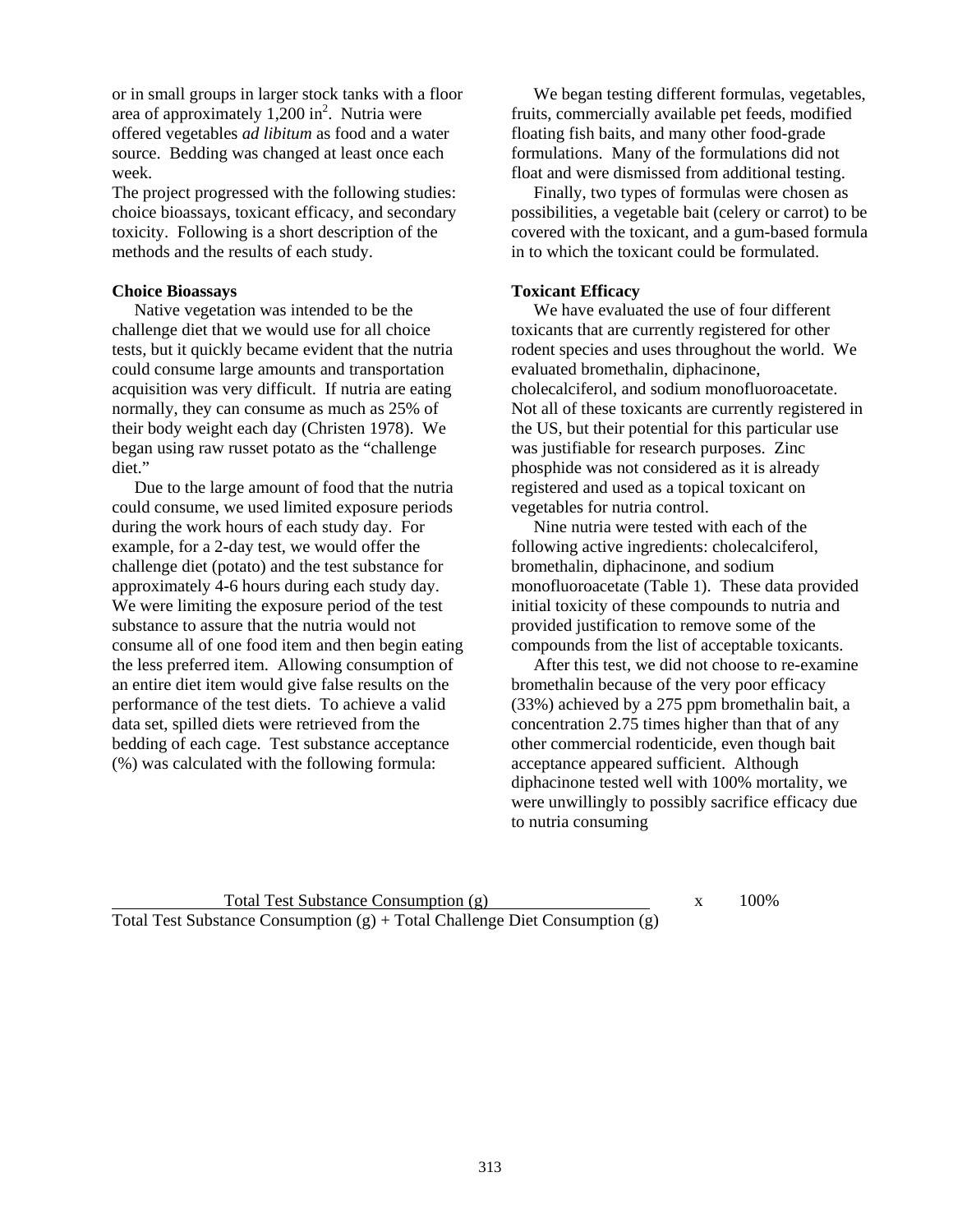|                    | ັ                                       |                                                     |                            |                       |                               |
|--------------------|-----------------------------------------|-----------------------------------------------------|----------------------------|-----------------------|-------------------------------|
| Nutria Per<br>Test | <b>Challenge Diet</b><br>(Sweet Potato) | <b>Test Diet</b><br>(Toxicant-covered Sweet Potato) |                            | <b>Test Diet</b>      | Mortality                     |
|                    | Mean<br>Consumption $(g)$               | Toxicant and<br>Concentration                       | Mean<br>Consumption<br>(g) | Acceptance<br>$(\% )$ | and Duration<br>to Last Death |
| 9                  | 914                                     | Cholecalciferol (825<br>ppm)                        | 475                        | 34                    | 100%<br>8 days                |
| 9                  | 94                                      | Sodium Monofluoro-<br>acetate (550 ppm)             | 173                        | 65                    | 100%<br>1 day                 |
| 9                  | 1025                                    | <b>Bromethalin</b><br>$(275$ ppm $)$                | 827                        | 45                    | 33%<br>2 days                 |
| 9                  | 1455                                    | Diphacinone<br>$(55$ ppm $)$                        | 1132                       | 44                    | 100%<br>8 days                |

**Table 1.** Active ingredient efficacy trials conducted in December, 2004.

vegetation high in vitamin K. Vitamin K is the antidote to diphacinone, and is common in green leafy plants.

 Our remaining options were sodium monofluoroacetate and cholecalciferol. Additional active ingredient testing with sodium monofluoroacetate (SM) and cholecalciferol was conducted. Using celery as the carrier, we added 750 ppm cholecalciferol and 500 ppm SM to groups of six animals. We achieved 100% efficacy (i.e., mortality) in both tests. We decided to test how low we could go with the concentration of the SM on celery and still produce mortality. We formulated a 100 ppm SM bait and offered it in a choice test. We achieved mortality in 3.5 hours (184 grams bait consumed). Again, we dropped the concentration and formulated a 10 ppm SM bait and offered it in a choice test. Mortality was achieved in 6 hours (208 grams bait consumed). As a final step, we offered 50 grams of the 10 ppm bait to the last nutria in a no-choice test. Mortality was achieved between 6 (first symptoms) and 23 hours (found dead). Testing with 750 ppm cholecalciferol baits are consistently effective at controlling nutria.

 Although the testing with SM appeared to be effective at very low levels, it is highly scrutinized as a vertebrate pest management tool. It was removed from registration as a food bait toxicant in the US in the 1970s. Therefore, it was not considered for further testing, even though our research has shown it to be very effective as a nutria toxicant.

Cholecalciferol was our final choice for a toxicant for nutria control.

#### **Secondary Toxicity**

 Two species were evaluated for secondary toxicity of cholecalciferol. The red-eared slider (*Pseudemys scripta*) was used as a surrogate scavenger to the many species of reptiles that are found in the marshes, and the domestic ferret (*Mustela putorius furo*) was used as a surrogate mammalian predator for the mustelid species found in the marshes.

 To prepare the dose for each respective species, five males and five female Norway rats (*Rattus nowegicus*, Wistar strain) were offered 750 ppm bait in a no-choice feeding regime until dead (Table 2). This type of feeding regime would simulate a "worst case scenario" as if an animal solely chose to consume the bait. After the rats had died, they were placed into individually labeled plastic bags and stored in a freezer to minimize any further degradation of the carcass and active ingredient in the carcass. After the rat skin and feet were removed, the carcass was ground in a meat grinder to a medium consistency and then re-ground with the same setting to help mix the carcass. The carcass was then re-ground again with a fine setting and further mixed by hand post-grinding to maintain a homogeneous mix.

 *Red-eared Slider.* The turtles were acquired from a local pet store and were transported to Genesis Labs in a cardboard box. Sex and age were unknown, but carapace diameter suggests that they were of adult age.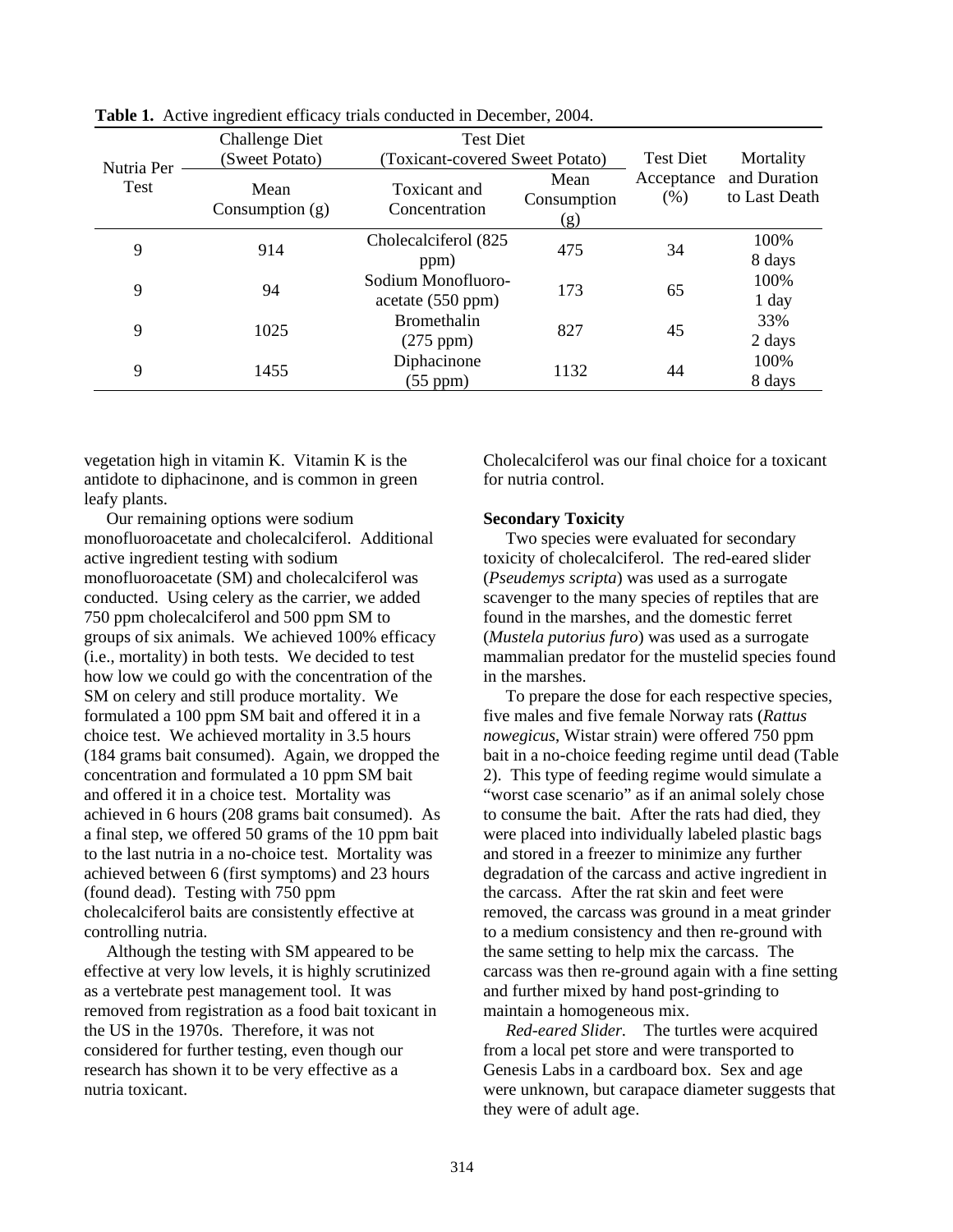| Rat ID | Sex    | <b>Total Bait</b><br>Consumption $(g)$ | Total mg/kg Body<br>Weight Consumed | Days until Death |
|--------|--------|----------------------------------------|-------------------------------------|------------------|
|        |        | 66.7                                   | 97.0                                | 3                |
|        |        | 48.5                                   | 81.6                                |                  |
|        | Male   | 8.1                                    | 18.7                                |                  |
|        |        | 45.0                                   | 71.5                                |                  |
|        |        | 47.3                                   | 79.2                                |                  |
| 26     |        | 60.9                                   | 187.0                               |                  |
| 27     |        | 79.7                                   | 230.3                               |                  |
| 28     | Female | 70.5                                   | 196.9                               |                  |
| 29     |        | 71.5                                   | 180.4                               |                  |
| 30     |        | 35.6                                   | 109.4                               |                  |

**Table 2.** No-choice consumption of the cholecalciferol bait by Norway rats.

 To deliver the test substance to the turtles, the exit hole of 10 ml syringe was drilled out to allow larger particles to travel through the syringe. A Soverign Feeding Tube and Urethral Catheter (size: 16" 14 Fr.) was cut to 6" with a bevel and attached to the exterior diameter of the syringe neck. The syringe and tube was preloaded with the meat and tared on a balance. Then, an additional amount of meat was added to the syringe and weighed as a pre-dose weight. The turtle was held by a technician and the turtle mouth was kept open with a flat screwdriver, held vertically in the turtle's mouth. The mouth was not pried open, but kept open after the turtle opened its mouth to bite the screwdriver. The tube was slowly placed into the turtle's mouth by rotating the tube and syringe to minimize application resistance of the tube. The syringe plunger was depressed until the test material was observed in the throat or mouth. After dosing the turtle, the syringe was weighed to determine dose. The turtles were held in a plastic tub for 3 hours to assure consumption of the meat and lack of regurgitation.

 Upon consultation with Gary Witmer of the USDA National Wildlife Research Center, alligator (*Alligator mississippiensis*) secondary toxicity studies with zinc phosphide suggested that intoxication in reptiles may be postponed instead of the expected quick onset of symptoms. Due to this possibility, our post-treatment observation period was extended.

 Table 3 identifies the dosage given to each turtle during the two doses. Female rat #28 (Table 2) was used to dose all four turtles (70.5 g bait consumption, 196.5 mg active ingredient per kg body weight). To produce a worst case scenario, we dosed the turtles on days 0 and 6 with the

assumption that a turtle might feed every 6 days within a 12-day maximum exposure period during a field baiting.

 During the 20-day post-test observation, no signs were observed that indicated any ill-health of the turtles. This suggests that this species of turtle, and possibly other reptiles, may not be affected by secondary exposures to cholecalciferol from consuming poisoned nutria.

 *Domestic Ferret.* The ferrets were acquired from a reputable supplier and were transported to Genesis Labs in wood framed/hardware cloth cages. They were held in plastic-coated wire cages with a floor area of 576 in<sup>2</sup> (24 x 24 x 16 in). Ferrets were offered Purina ferret chow *ad libitum*. Bedding pans with wood shavings were placed below each cage and changed at least once each week.

 Table 4 identifies the total dosage consumed by each of the two ferrets during the five-day exposure period. The male ferret consumed portions of rat 1, 2, 4, 26, and 29. The female ferret consumed portions of rat 3, 5, 27, 28, and 30 (Table 2).

 As an additional measure of intoxication or sublethal toxicity, a blood draw was conducted 5 days after the initial exposure for analysis of albumin and calcium levels. Both of the two treatment ferrets and an extra control animal were tested. The control animal was tested to measure normal blood levels. The blood draw results were normal for the control and the treated female, but were elevated with the treated male ferret (Table 5).

 Albumin is also measured to identify a concurrent effect of intoxication because albumin is a carrier for calcium. For ferrets, the normal range of calcium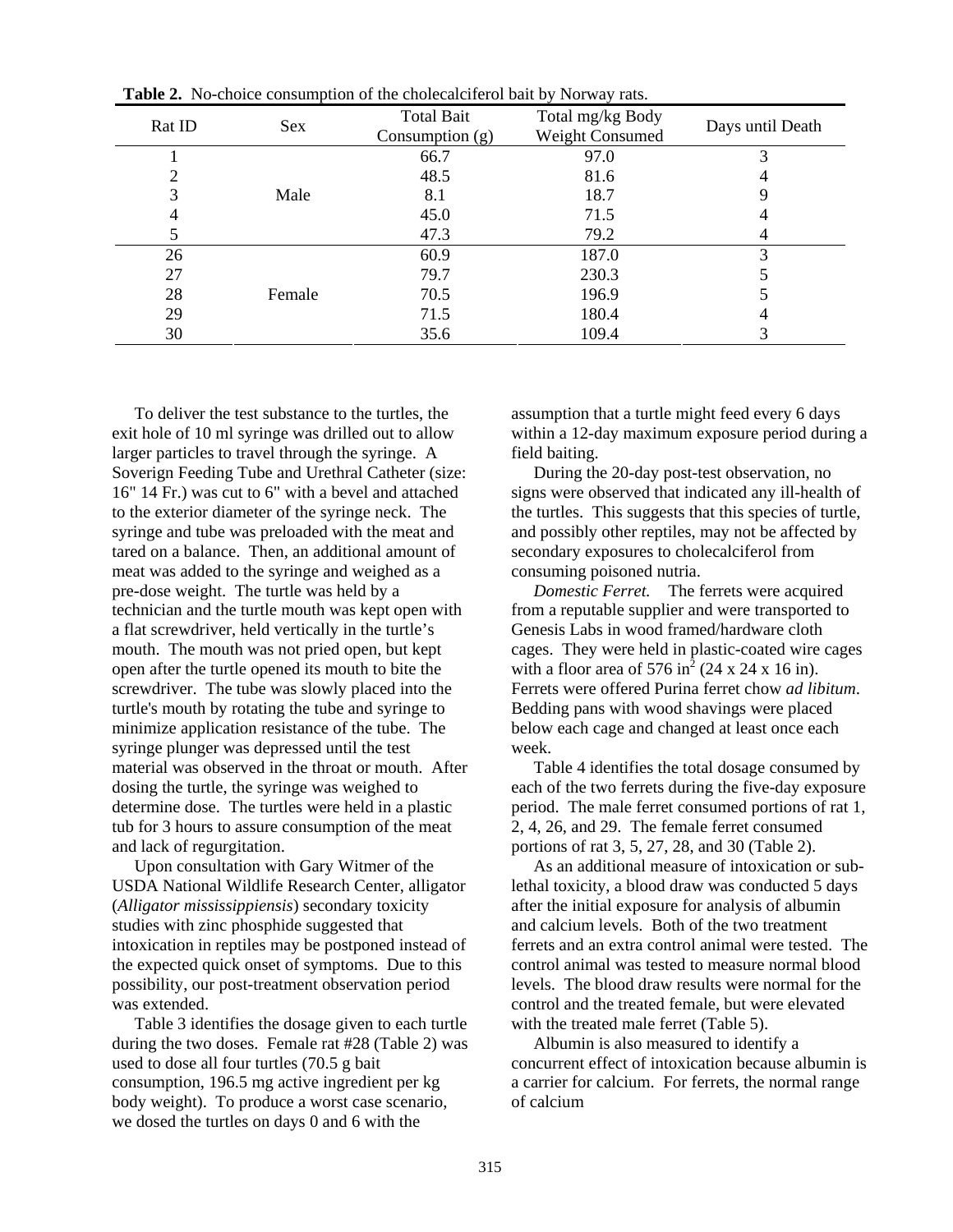| Turtle | Turtle Body                | <b>Theoretical Maximum</b> | Theoretical Maximum    | <b>Total Theoretical</b> |
|--------|----------------------------|----------------------------|------------------------|--------------------------|
| ID     | Weight                     | mg a.i./kg body weight     | mg a.i./kg body weight | Maximum mg a.i./kg       |
|        | $\left( \mathbf{g}\right)$ | (Dec 15, 2005)             | (Dec $21, 2005$ )      | body weight              |
|        | 290                        | 2.31                       | 3.94                   | 6.25                     |
|        | 268                        | 3.23                       | 2.50                   | 5.73                     |
|        | 331                        | 2.74                       | 3.51                   | 6.25                     |
|        | 329                        | 1.92                       | 2.15                   | 4.07                     |

**Table 3.** Total dose of rodent-poisoned Norway rat carcass gavaged to the turtles.

**Table 4.** Ferret consumption of the poisoned Norway rat carcass.

| Ferret ID<br>(sex) | Ferret Body<br>Weight<br>(g) | Total Carcass Consumption (g) | Total A.I. Consumed<br>$(mg a.i. / kg body weight)^{a}$ |
|--------------------|------------------------------|-------------------------------|---------------------------------------------------------|
| (m)                | .420                         | 905.5                         | 322.2                                                   |
| 6 (f)              | 814                          | 567.4                         | 258.3                                                   |

<sup>a</sup> The theoretical consumption is based upon equal distribution of the toxicant in the body and no degradation.

**Table 5.** Ferret blood sample analysis results.

| Ferret ID         | Albumin Level $(g/dL)$ | Calcium Level $(mg/dL)$ |
|-------------------|------------------------|-------------------------|
| Control           |                        | 10.4                    |
| Treated Male #1   | 4.1 <sub>l</sub>       | $18.9 \triangle$        |
| Treated Female #6 | 2.8                    | 11.5                    |
|                   |                        |                         |

 $\triangle$  = The hematology instrument indicated elevated levels compared to normal levels.

levels is 8.0 to 11.8 mg/dL. A typical level of calcium that may initiate clinical physical symptoms is ∼14 mg/dL. The effects are reversible. Although the male levels indicate an effect, long-term observation (30 days) of the ferrets did not indicate any visible physical effects at any time. During the 25-day post-test observation, no physical signs were observed that indicated any ill-health of the ferrets. This suggests that ferrets may not be affected by secondary exposures to cholecalciferol in nutria carcasses.

## **DISCUSSION**

 Based on this series of research studies, we conclude that 750 ppm cholecalciferol (vitamin  $D_3$ ) bait is an ideal formulation to test further for nutria control.

 Although vitamins are essential to survival, large amounts of vitamin  $D_3$  can be toxic. Its mode of action involves the mobilization of calcium from the bones into the circulatory system causing hypercalcemia, a highly toxic condition that is not easily reversed. Marshall (1984) reports field

studies in which 90 to 98% efficacy was achieved with Norway and roof rats (*R. rattus*) and house mice (*Mus musculus*) in 31 different locations of the US, low toxicological risk to birds (chronic oral LC50 quail [*Coturnix coturnix*] 2,000 ppm; mallard [*Anas platyrhyncos*] 4,000 ppm;  $LD_{50}$  mallard >2,000 mg/kg), virtually insoluble in water, and low toxicity to fish. A secondary toxicity study conducted with beagles (*Canis familiaris*) resulted in no symptoms and/or death after consuming poisoned rats for 14 consecutive days (Marshall 1984).

 The next step in testing is to field test the baits. At this time, pilot field testing will be conducted to test the vegetable-based formula and the gum-based formula. Each bait offers certain positive characteristics that need to be evaluated in a field test. After the pilot field test is conducted on each bait formula, a final formula will be chosen and used in a larger, definitive field test. Other ecotoxicology tests are expected to be conducted as well.